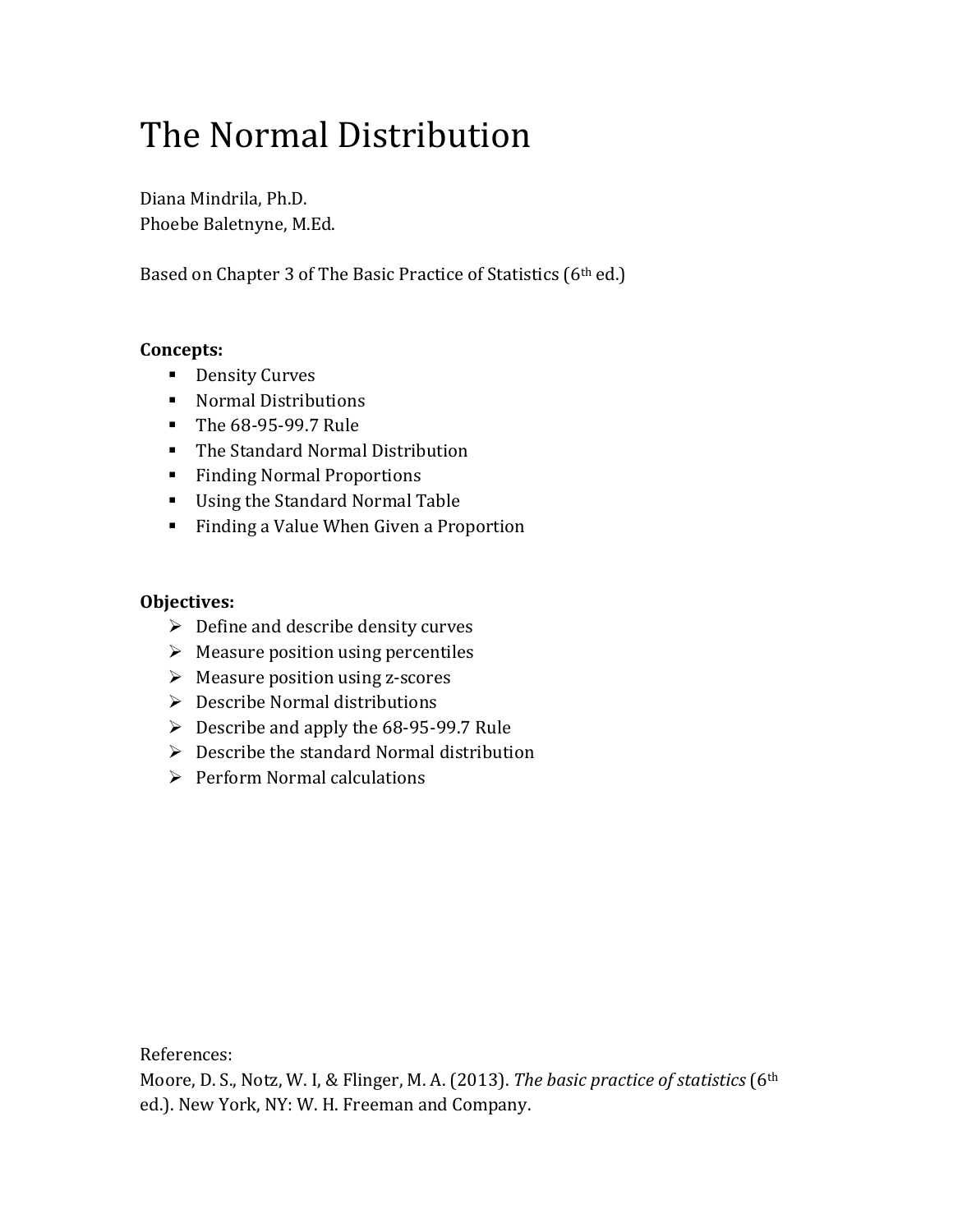#### **Density Curves**

### **Exploring Quantitative Data**

- 1. Always plot data first: make a graph.
- 2. Look for the overall pattern (shape, center, and spread) and for striking departures such as outliers.
- 3. Calculate a numerical summary to briefly describe center and spread.
- 4. Sometimes the overall pattern of a large number of observations is so regular that it can be described by a smooth curve.
	- When describing data, always start with a graphical representation.
	- Graphs help identify the overall distribution pattern. Looking at a graph makes it visually clear how spread a variable is, which values occur most frequently, and whether or not the distribution is skewed.
	- Next, obtain more precise information by providing a numerical summary of the data using the mean, median, range, five-number summary, and any other appropriate information.
	- Some distributions are so regular that they can be described by a smooth curve. Real data are represented in a histogram. Curves represent a symbol, or an abstract version of a distribution.

## A **density curve** is a curve that:

- is always on or above the horizontal axis
- has an area of exactly 1 underneath it

A density curve describes the overall pattern of a distribution. The area under the curve and above any range of values on the horizontal axis is the proportion of all observations that fall in that range.

- **Density curves** are lines that show the location of the individuals along the horizontal axis and within the range of possible values.
- They help researchers to investigate the distribution of a variable.
- Some density curves have certain properties that help researchers draw conclusions about the entire population.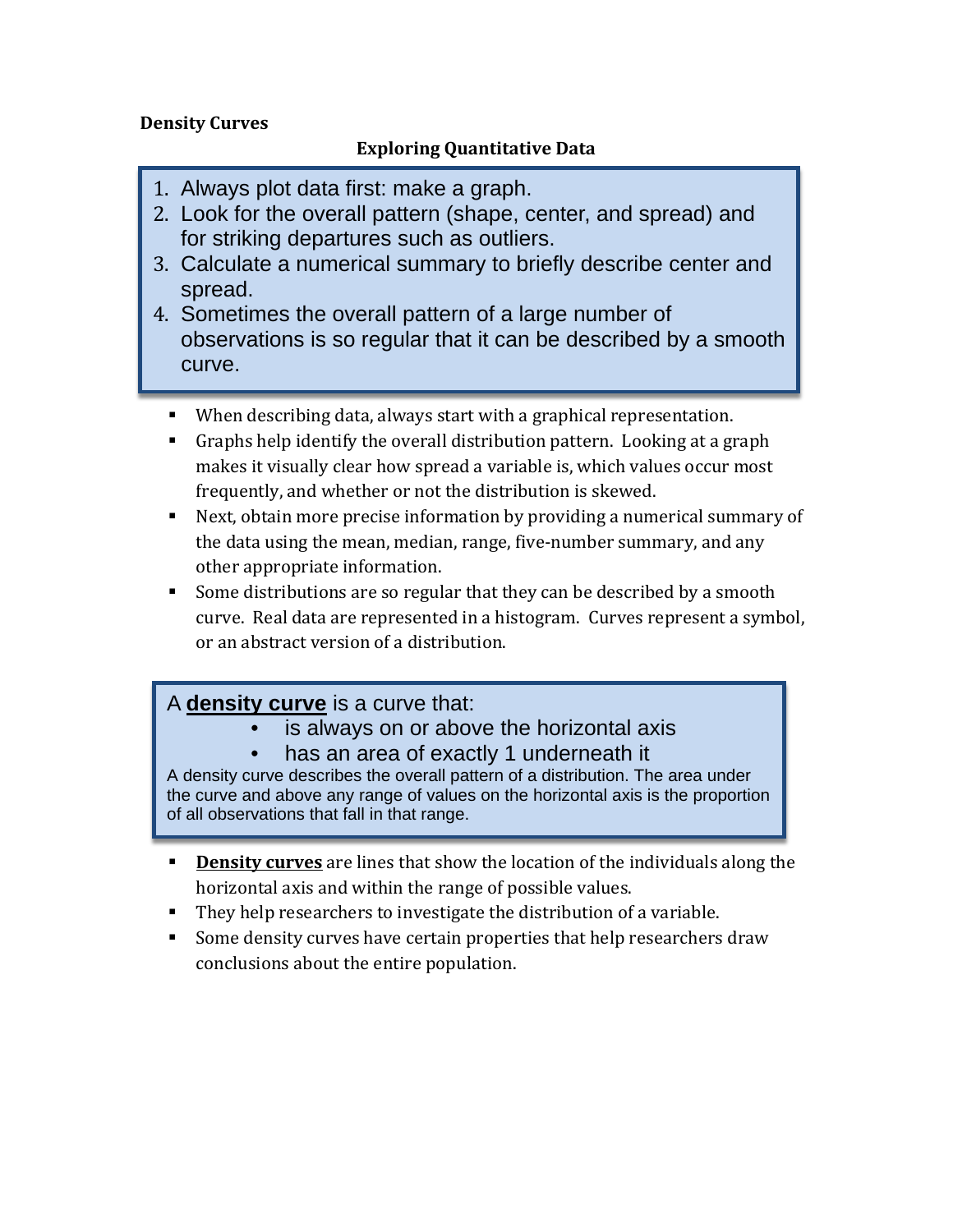#### **Density Curves**

i

 Measures of center and spread apply to density curves as well as to actual sets of observations.

#### **Distinguishing the Median and Mean of a Density Curve**

- The **median** of a density curve is the equal-areas point, the point that divides the area under the curve in half.
- The **mean** of a density curve is the balance point, at which the curve would balance if made of solid material.
- The median and the mean are the same for a symmetric density curve. They both lie at the center of the curve. The mean of a skewed curve is



- The mean, median, and mode can also be represented on density curves.
- When a distribution is symmetric or Normal, the mean and median overlap. The actual recorded values may be slightly different, but they are very close.
- The mode will always be located at the highest point on the curve, because it shows the vale that occurs most frequently.
- The median shows the point that divides the area under the curve in half, whereas the mean, which is drawn toward the extreme observations, shows the balance point.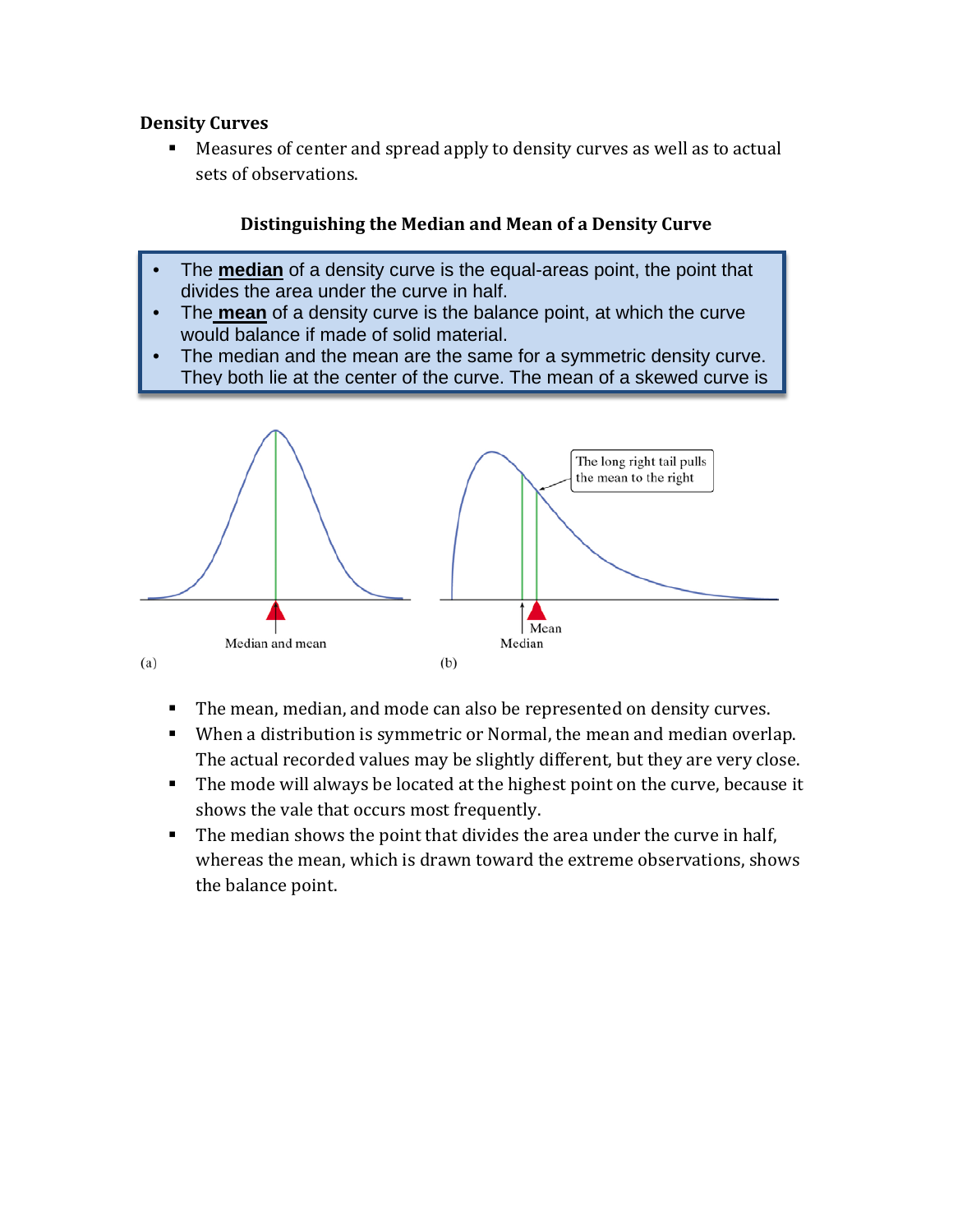#### **Density Curves**

- $\triangleright$  The mean and standard deviation computed from actual observations (data) are denoted by  $\bar{x}$  and *s*, respectively
- $\triangleright$  The mean and standard deviation of the actual distribution represented by the density curve are denoted by  $\mu$  ("mu") and  $\sigma$  ("sigma"), respectively.
	- The mean and standard deviation ( $\bar{x}$  and  $s$ ) are called *statistics*, and they can be computed based on observations in the sample.
	- The mean and standard deviation of the density curves ( $\mu$  and  $\sigma$ ) are called *parameters*. They describe the entire population and are only estimated. With very few exceptions, the real value of the population is unknown and the values must be estimated, with a certain degree of confidence, based on observations from the sample.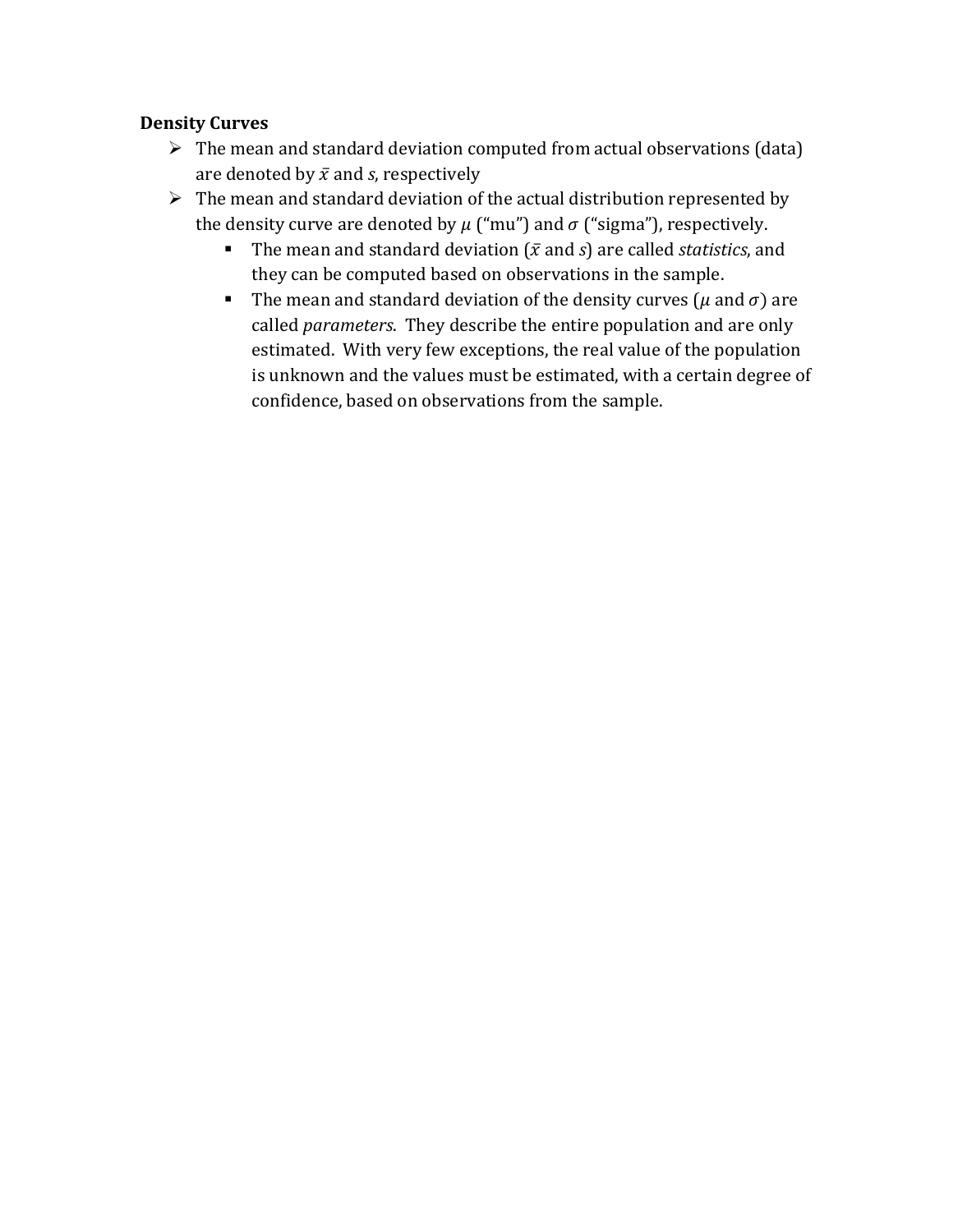#### **Normal Distributions**

- One particularly important class of density curves are the Normal curves, which describe Normal distributions.
- All Normal curves are symmetric, single-peaked, and bell-shaped.
- A Specific Normal curve is described by giving its mean  $\mu$  and standard deviation  $\sigma$ .



- Density curves are used to illustrate many types of distributions.
- The Normal distribution, or the bell-shaped distribution, is of special interest. This distribution describes many human traits. All Normal curves have symmetry, but not all symmetric distributions are Normal.
- Normal distributions are typically described by reporting the mean, which shows where the center is located, and the standard deviation, which shows the spread of the curve, or the distance from the mean.
	- $\triangleright$  When the standard deviation is large, the curve is wider like the example on the left.
	- $\triangleright$  When the standard deviation is small, the curve is narrower like the example on the right.
- One example of a variable that has a Normal distribution is IQ. In the population, the mean IQ is 100 and it standard deviation, depending on the test, is 15 or 16. If a large enough random sample is selected, the IQ distribution of the sample will resemble the Normal curve. The large the sample, the more clear the pattern will be.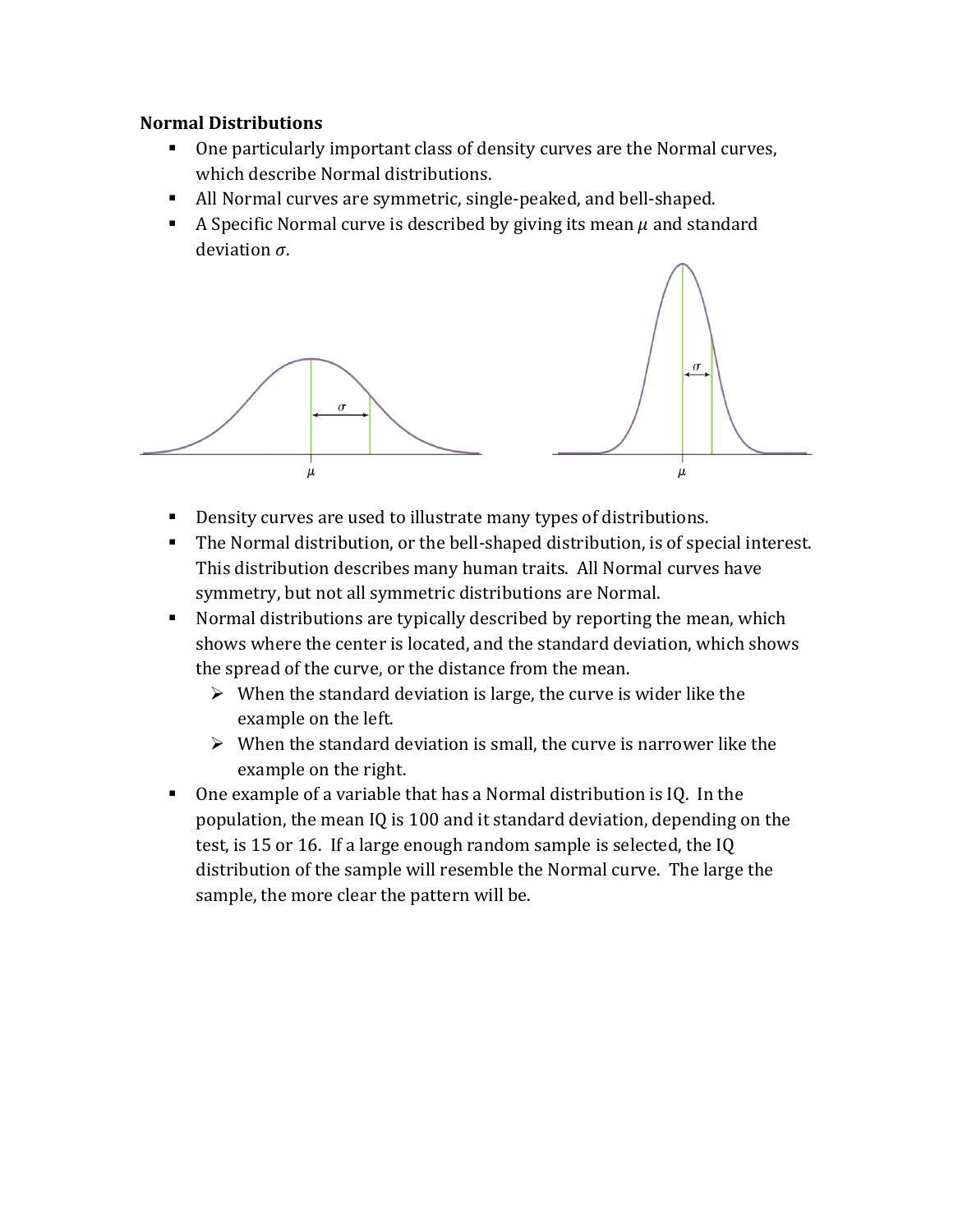#### **Normal Distributions**

- A **Normal distribution** is described by a Normal density curve. Any particular Normal distribution is completely specified by two numbers: its mean  $\mu$  and its standard deviation  $\sigma$ .
	- $\triangleright$  The mean of a Normal distribution is the center of the symmetric **Normal curve**.
	- $\triangleright$  The standard deviation is the distance from the center to the changeof-curvature points on either side.
	- $\triangleright$  The Normal distribution is abbreviated with mean  $\mu$  and standard deviation  $\sigma$  as  $N(\mu, \sigma)$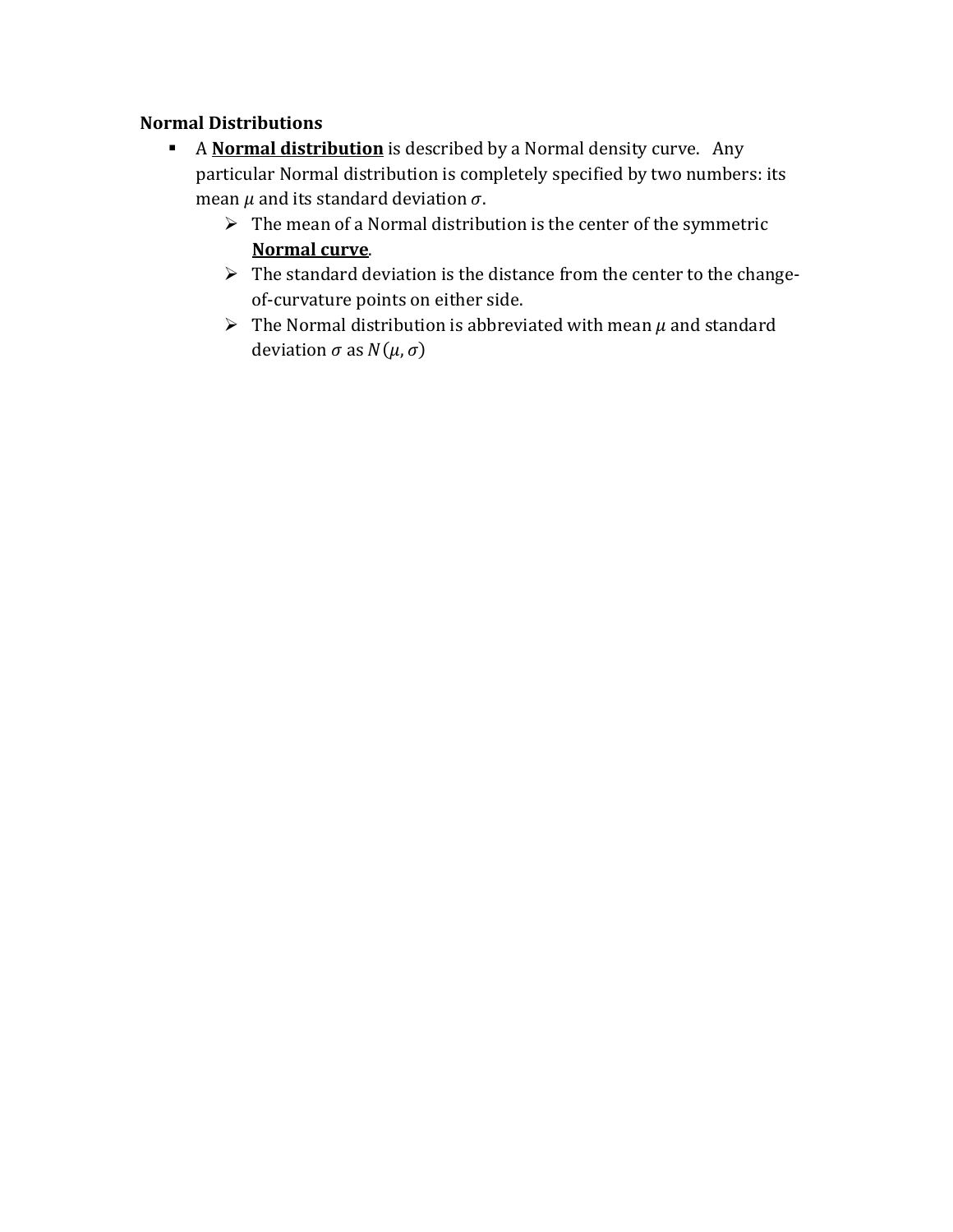#### **Normal Curve**



- The histogram in this image represents a distribution of real IQ scores as measured by the Standford-Binet Intelligence Scale.
- The blue bars represent the number of individuals who recorded IQ scores within a certain 5-point range.
- The main purpose of a histogram is to illustrate the general distribution of a set of data.
- This variable has a mean of 100 and a standard deviation of 15.
- The curve that is drawn over the histogram is the Normal curve, and it summarized the distribution of the recorded scores.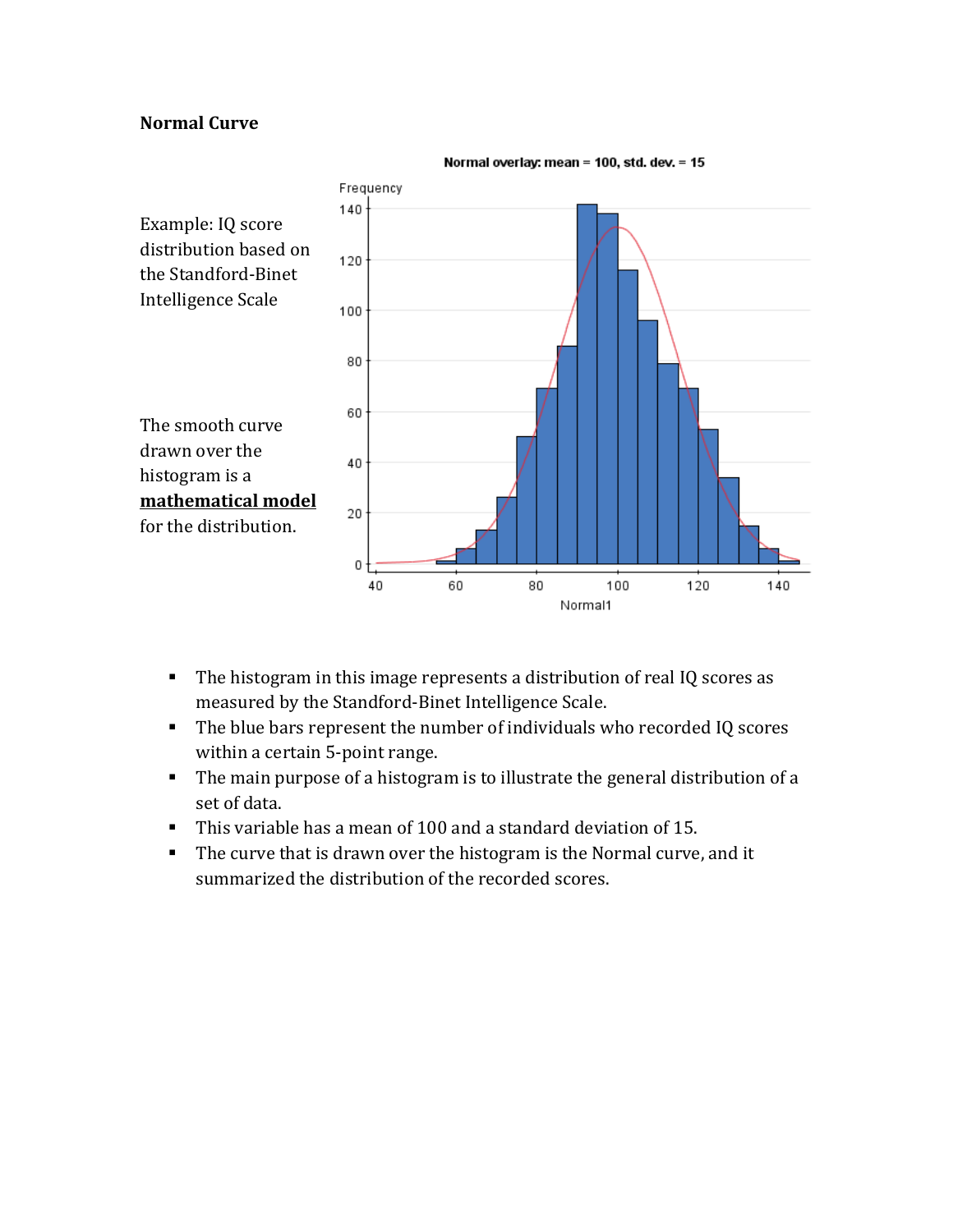#### **Normal Curve**

The areas of the shaded bars in this histogram represent the proportion of scores in the observed data that are less than or equal to 90. Total:  $N = 1015$  $IQ < 90$ :  $N = 256 (25.22%)$ 

Now the area under the smooth curve to the left of 90 is shaded. If the scale is adjusted so the total area under the curve is exactly 1, then this curve is called a **density curve**. Total Area = 1 Shaded Area  $= 0.2546$ 



- The entire area under the curve represents all the individuals in the sample.
- If only part of the area is shaded, this represents the proportion of individuals who scored below a certain point.
- In this above example, the area under the curve represents all the individuals in the sample. In this case, they add up to 1,015. This number represents 100% of the sample.
- The shaded area in the above example represents the individuals who had an IQ score below 90. This group consists of 256 individuals.
- To find the percentage, divide the number in the group by the total number, and then multiply by 100. In this case, 256 divided by 1015 times 100 results in a percentage of 25.22. This means that 25.22% of the individuals in this sample had an IQ score below 90.
- The Normal curve is used to find proportions from the entire population, rather than just from the sample. The values for the entire population are often unknown, but if the variable has a Normal distribution, the proportion can be found using only the population mean and standard deviation for that variable.
- Rather than using percentages, statisticians use decimals. Therefore, the entire area under the curve is 1. Using the properties of the Normal curve, the shaded are in the above example is 0.2546. This will be explained in greater detail later.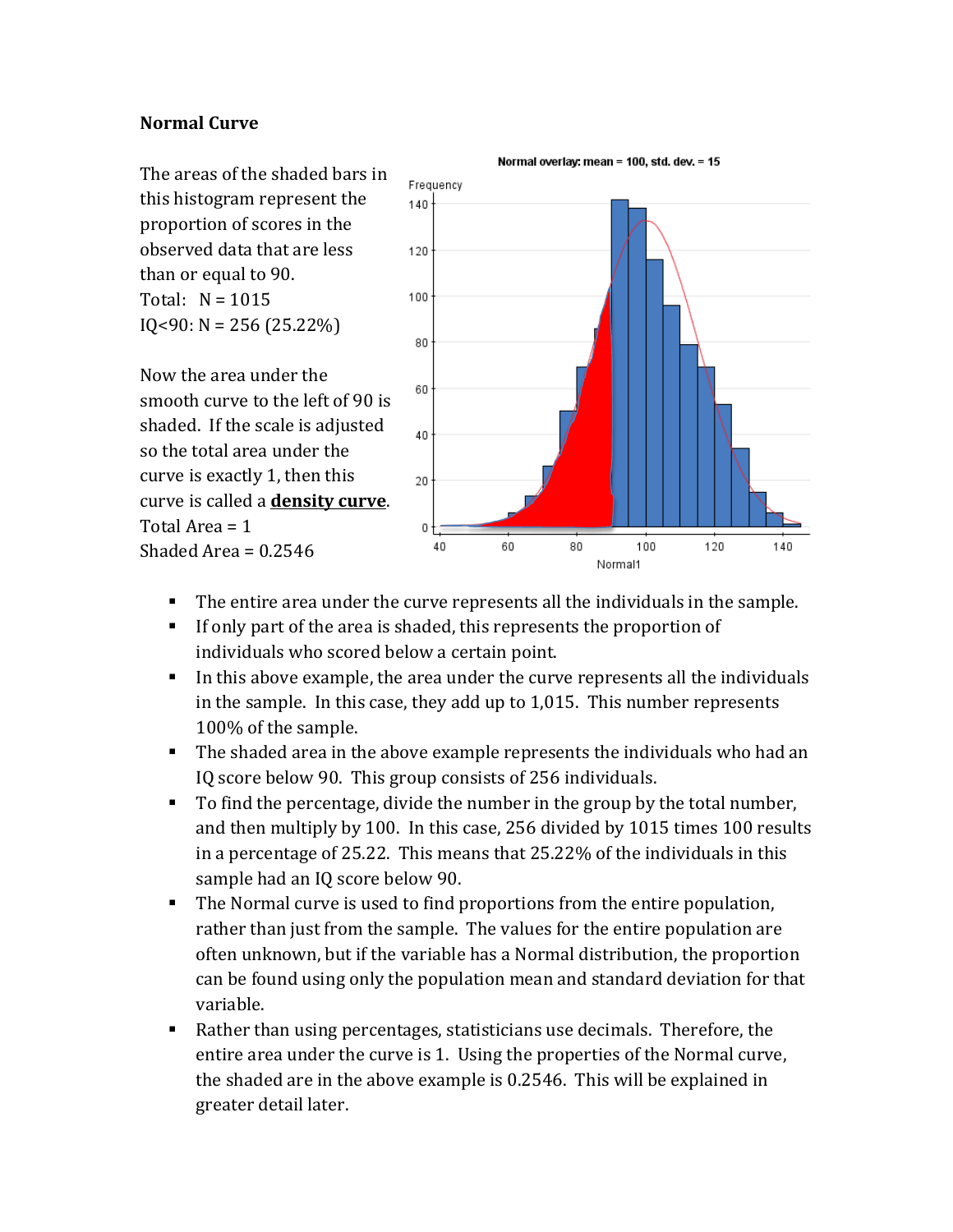#### **The 68-95-99.7 Rule**

## **The 68-95-99.7 Rule**

In the Normal distribution with mean *µ* and standard deviation *σ*:

- Approximately **68%** of the observations fall within *σ* of *µ.*
- Approximately **95%** of the observations fall within 2*σ* of *µ.*
- Approximately **99.7%** of the observations fall within 3*σ* of *µ.*



- Normal curves enable researchers to calculate the proportions of individuals who are located within certain intervals. With Normal curves, some intervals are already calculated. This is called the 68-95-99.7 Rule.
- If the population mean and standard deviation for a particular variable are known, the location of the majority of individuals can be quickly found.
- The majority of individuals are located in the highest area of the curve, which is around the mean.
- The intervals within one standard deviation of the mean each account for 34.1% of the population.
- Therefore, approximately 68% of the population is located within one standard deviation above or below the mean.
- The intervals between one and two standard deviations away from the mean in either direction each account for 13.6% of the population.
- Therefore, after adding the percentages in all four intervals, approximately 95% of the population is located within two standard deviations above or below the mean.
- The intervals between two and three standard deviations away from the mean in either direction each account for 2.1% of the population.
- **Therefore, approximately 99.7% of the population is located within three** standard deviations from the mean.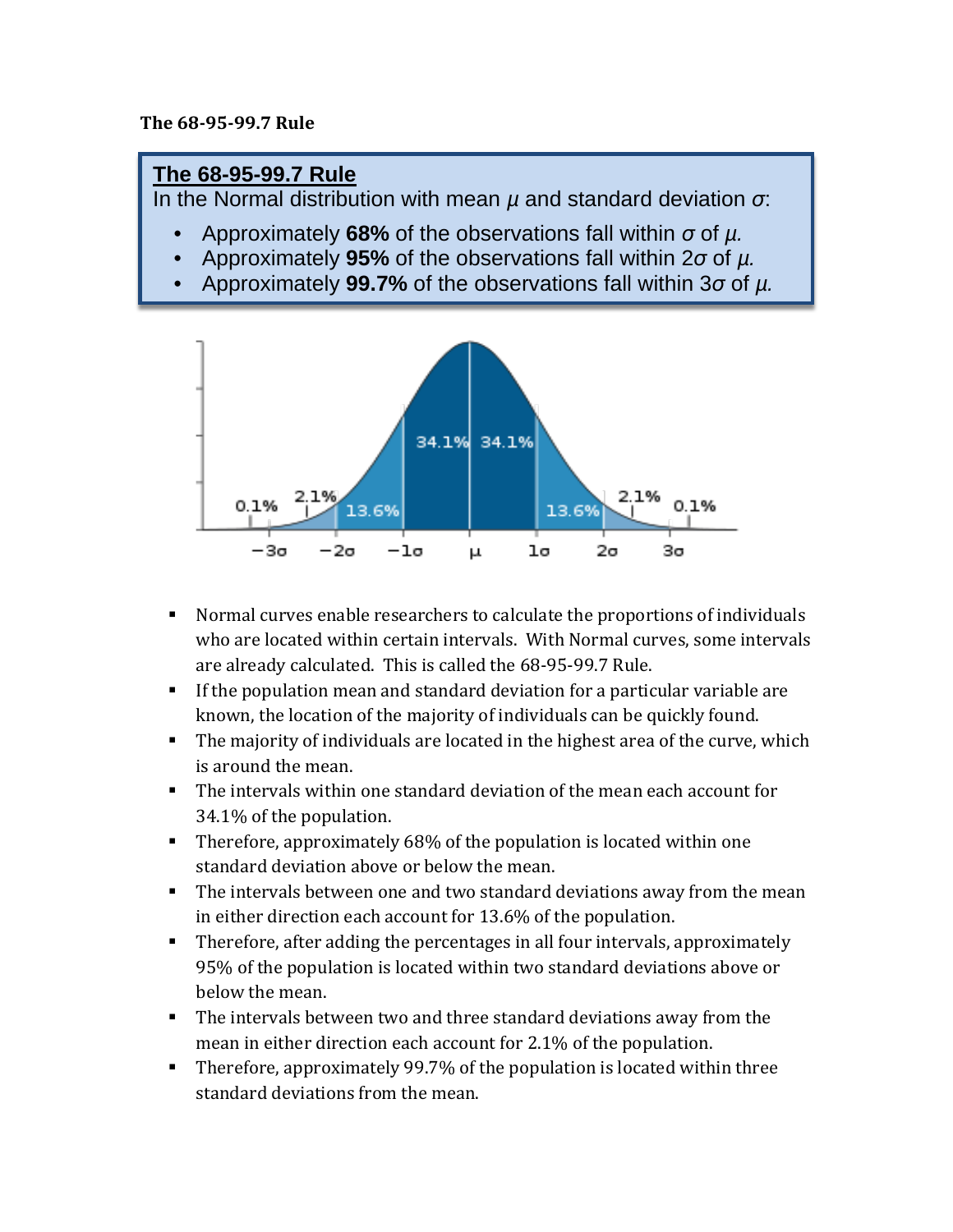- Technically, the two tails of the Normal curve extent to positive or negative infinity, but these numbers would be limited for certain variables like IQ, which cannot be smaller than zero.
- The proportion of individuals who are located more than three standard deviations above or below the mean is extremely small: only 0.3%.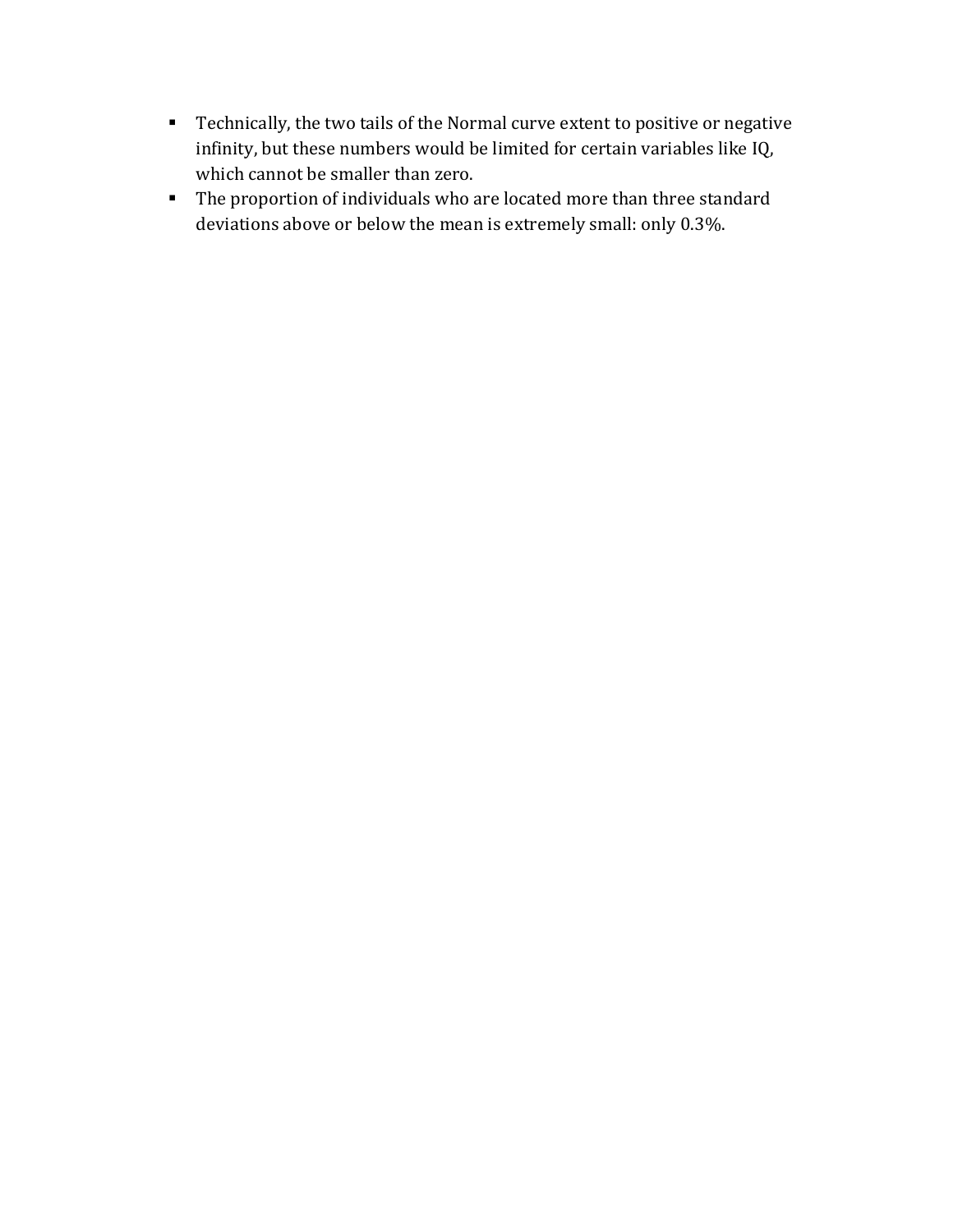

- Figure 1 illustrates how to apply the 68-95-99.7 Rule to the distribution of IQ scores.
- In this example, the population mean is 100 and the standard deviation is 15.
- Based on the 68-95-99.7 Rule, approximately 68% of the individuals in the population have an IQ between 85 and 115. Values in this particular interval are the most frequent.
- Approximately 95% of the population has IQ scores between 70 and 130.
- Approximately 99.7% of the population has IQ scores between 55 and 145.
- Only approximately 0.3% of the population has IQ scores outside of this interval (less than 55 or higher than 145).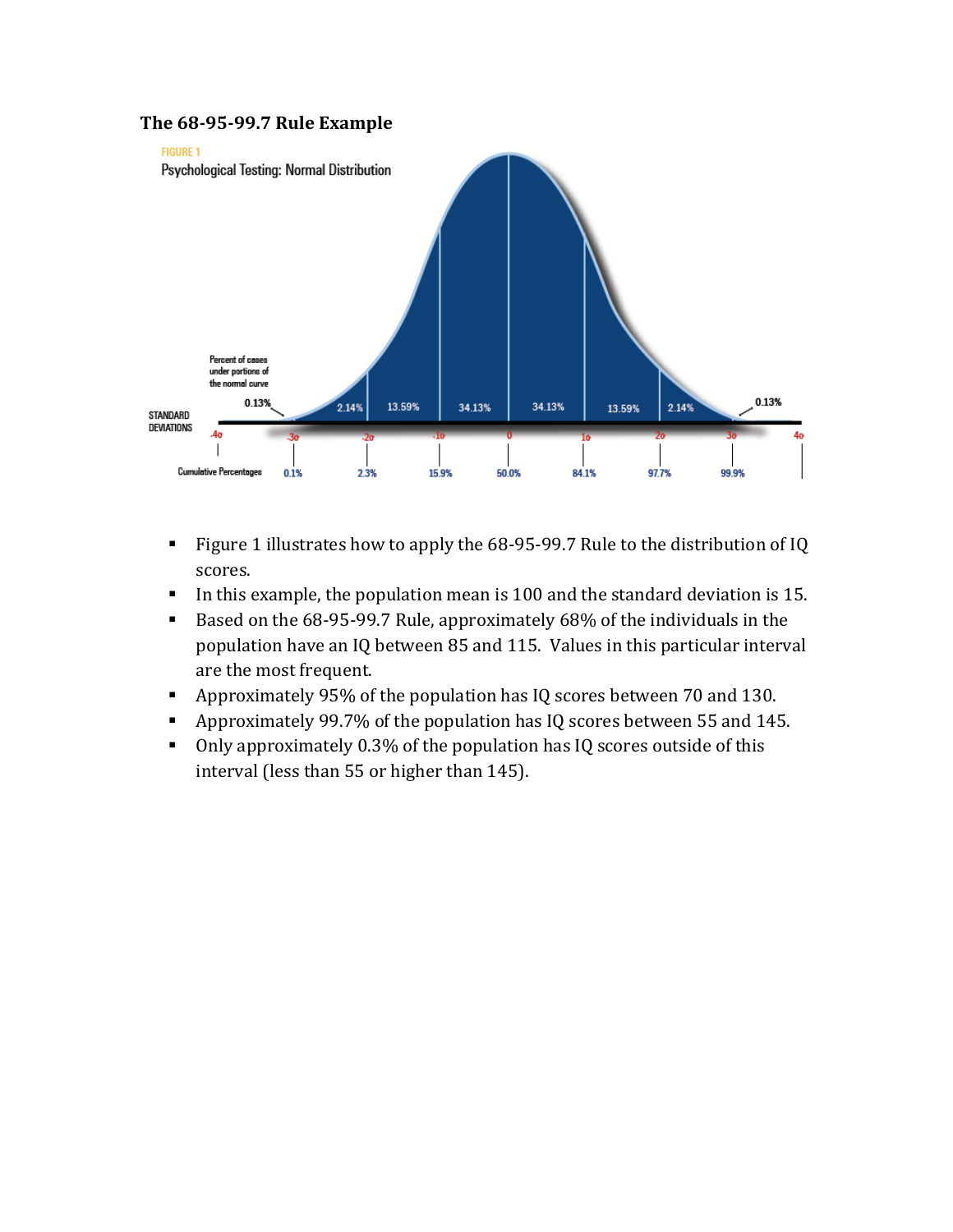#### **The Standard Normal Distribution**

If All Normal distributions are the same if they are measured in units of size  $\sigma$ from the mean  $\mu$  as center.

The **standard Normal distribution** is the Normal distribution with mean 0 and standard deviation 1.

If a variable *x* has any Normal distribution *N*(*µ,σ*) with mean *µ* and standard deviation *σ*, then the standardized variable

$$
z = \frac{x - \mu}{\sigma}
$$

has the standard Normal distribution, *N*(0,1).



- The Normal curve can be used to describe the distribution of many variables.
- Sometimes researchers want to compare scores that have been measured on different scales. Comparisons are meaningless if scores are not on the same scale. Therefore, to be able to make comparisons across variables, variables that have a Normal distribution can be standardized, which simply means that they are put onto the same scale.
- There are many types of standardized scales. One type of standardized score that researchers use frequently is z scores.
- Z scores are used with variables that have a Normal distribution. Z scores change the values so that the distribution has a mean of 0 and a standard deviation of 1. In theory, z scores can range from negative infinity to positive infinity.
- Z scores can be calculated for every individual in the data set using a simple formula:
	- 1) Compute the difference between the individual's score and the population mean.
	- 2) Divide this difference by the standard deviation.
- If an individual's score is lower than the mean, the z score will be negative. If the individual's score is higher than the mean, the z score will be positive.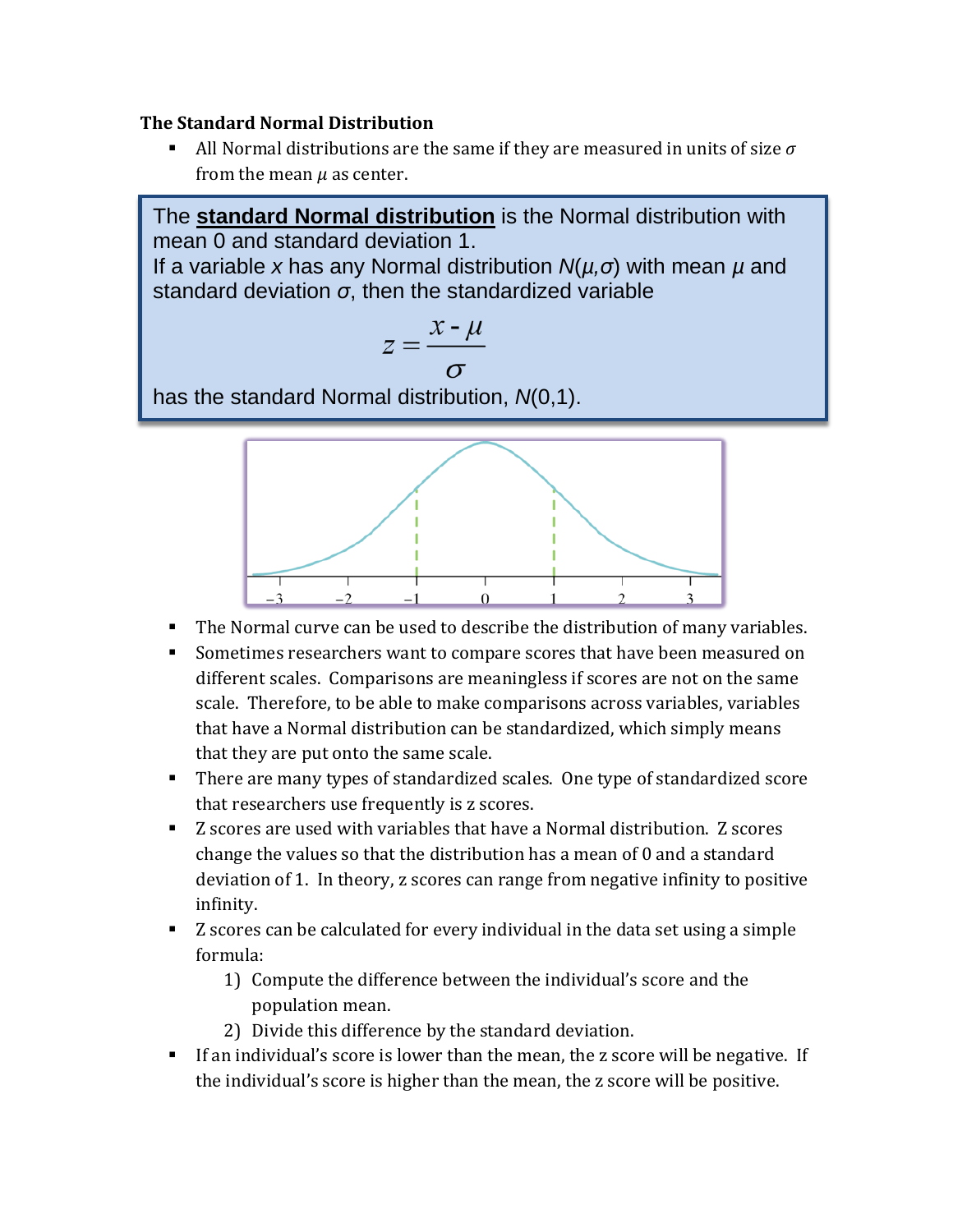#### **Normal Distributions Example**



- In this example, an individual score on a Normal distribution is given.
- The top image shows the IQ score distribution. The bottom image shows the curve from this distribution transformed into z scores.
- To find the z score for Joe's IQ:
	- 1) Subtract the mean from the score (score mean) =  $(111 100) = 11$
	- 2) Divide the difference by the standard deviation  $11/15 = 0.73$
- Now that a z score has been obtained, it would be helpful to find out the proportion of individuals who have an IQ below 111, or a z score below 0.73. In other words, what is the area under the curve on the left side of this specific score?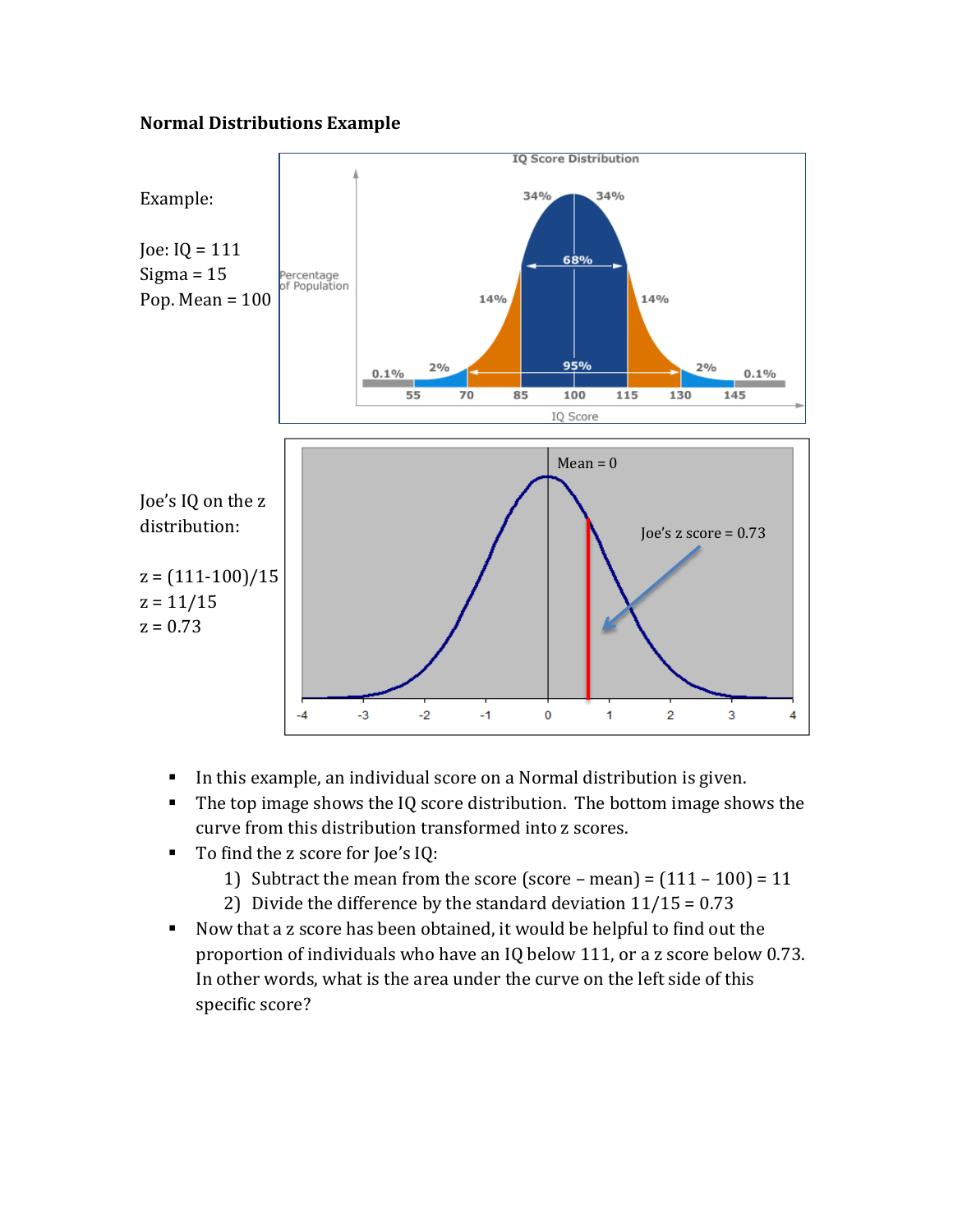#### **The Standard Normal Table**

- All Normal distributions are the same when they have been turned into z scores.
- Therefore, areas under any Normal curve can be found using a single table.

## **The Standard Normal Table**

**Table A** is a table of areas under the standard Normal curve. The table entry for each value *z* is the area under the curve to the left of *z*.

To find the proportion of observations from the standard Normal distribution that are less than 0.73, use table A:

| Z   | .00   | .01   | .02   | .03   |
|-----|-------|-------|-------|-------|
| 0.6 | .7257 | .7291 | .7324 | .7357 |
| 0.7 | .7580 | .7611 | .7642 | .7673 |
| 0.8 | .7881 | .7910 | .7939 | .7967 |

 $P$  (z < 0.73) = .7673



- For every z score, areas on the left side of the curve have already been computed and are listed in a probability table. Statistics textbooks generally store these tables in the appendices.
- This table lists the first two digits of the z score vertically and the last digit horizontally.
- In this example, to find the area under the curve for a z score of  $0.73$ , start by finding 0.7 on the left. Then find 0.03 at the top. Finally, find the cell where this row and column meet. The value in this cell (0.7673) is the area under the curve for a z score of 0.73.
- This value means the probability of a z score being lower than this one is 0.7673.
- Simply put, 76.73% of the population has a z score at or below 0.73.
- In this case, 76.73% of the population has an IQ equal to or lower than 111.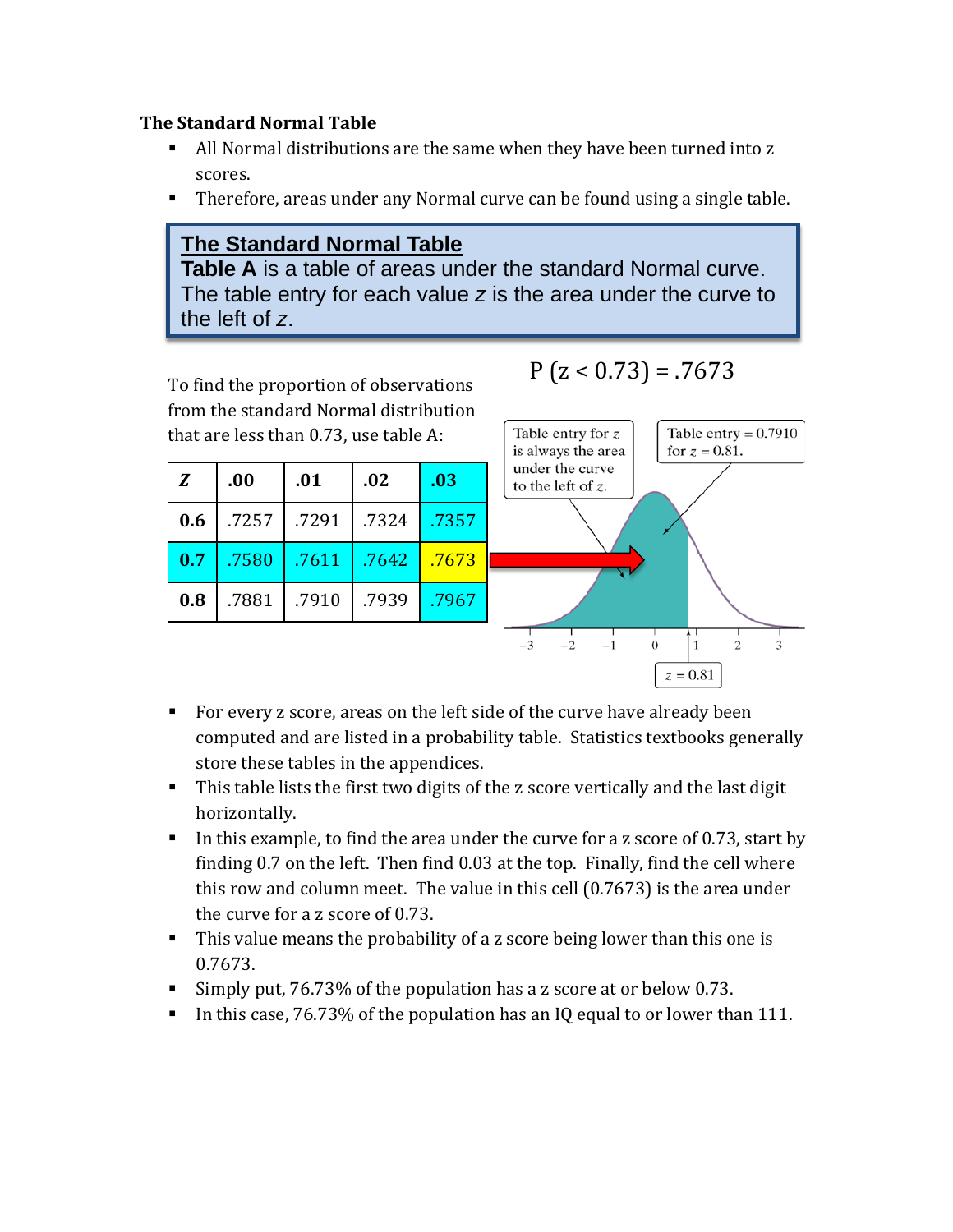#### **Normal Calculations**

Joe:  $IQ = 111$ ,  $z = 0.73$ Matt:  $IQ = 85, z = -1$ 

 The Normal curve can be used to compute proportions, not only from one standard deviation to another, but also for specific values of interest.



- Example: Find the proportion of observations from the standard Normal distribution that are between  $IQ = 85$  and  $IQ = 111$ .
	- 1) Find the probability of having an IQ score that is 111 (Joe's score) or lower.
		- Transform Joe's score (111) into a z score ( $z = 0.73$ )
		- $\triangleright$  Use the z score table to find the area to the left of this score (0.7673)
		- $\triangleright$  The probability of having an IQ score that is 111 or lower is approximately 77%
	- 2) Find the probability of having a score that is 85 (Matt's score) or lower.
		- Transform Matt's score (85) into a z score  $(z = -1)$
		- $\triangleright$  Use the z score table to find the area to the left of this score (0.1587)
		- $\triangleright$  The probability of having an IQ score that is 85 or lower is approximately 16%
	- 3) Find the percentage of the population that has IQ scores between 85 and 111.
		- $\triangleright$  Take the probability of having an IQ score that is 111 or lower and subtract the probability of having an IQ score that is 85 or lower to find the probability of being in between these two scores.
		- $\geq 77\% 16\% = 61\% \text{ or } 0.7673 0.1587 = 0.6086$
		- $\triangleright$  Approximately 61% of individuals have IQ scores between 111 and 85
- To find the percentage of individuals who score **above** a certain z score, simply subtract the percentage to the left of that score from 100%.
	- Example: Find the percentage of individuals with an IQ score *higher* than 111
		- $\triangleright$  Find the percentage of individuals who score below 111 (77%)
		- Subtract this percentage from  $100\%$  ( $100\%$   $77\%$  =  $23\%$ )
		- $\triangleright$  Approximately 23% of individuals score above 111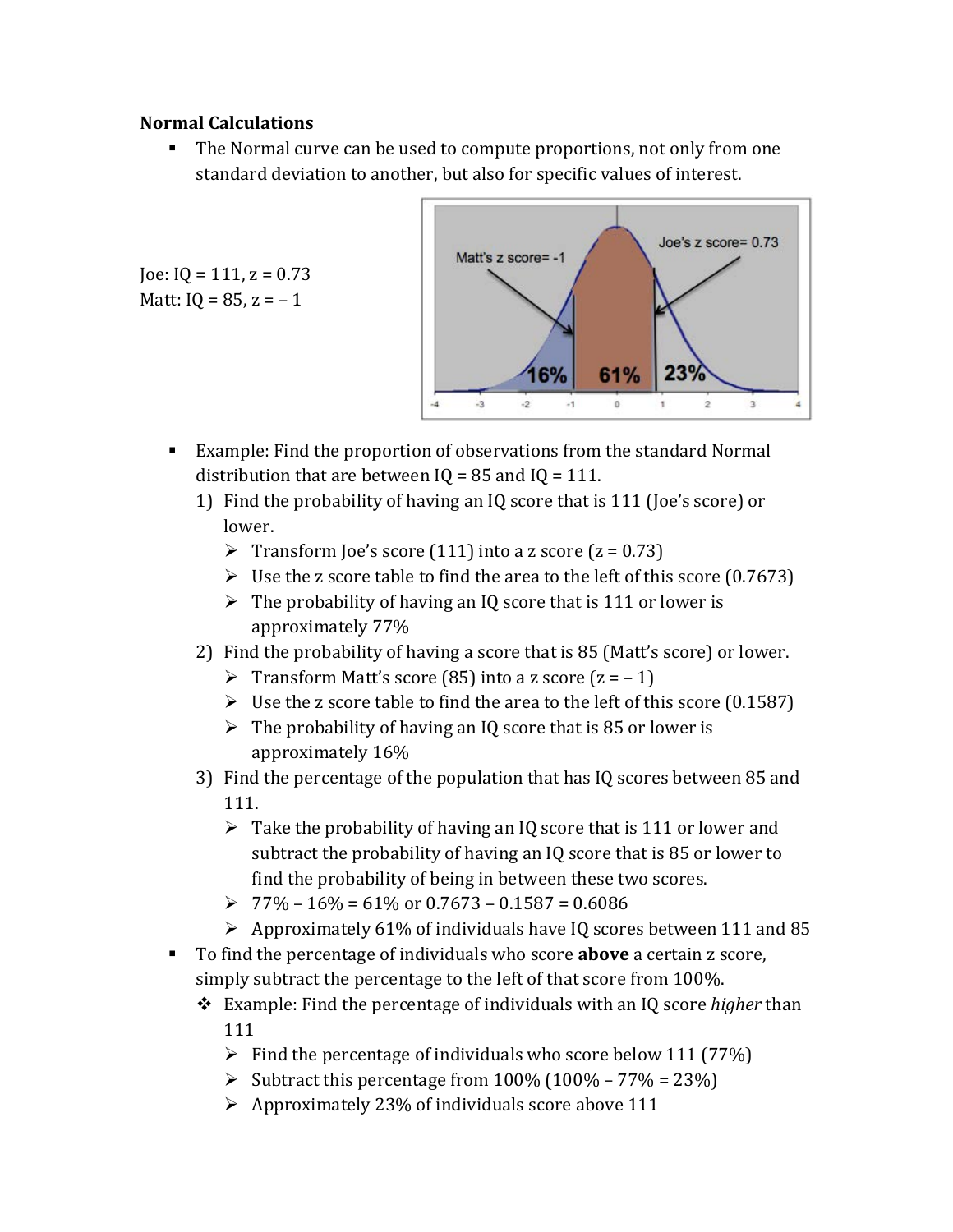#### **Normal Distributions**

- The Normal distribution is very useful for comparing variables that are measured on different scales.
- Example: a graduate student has a score of 25 on a quiz and a score of 56 on the final exam. On which assessment did the student perform better? This depends on the distribution of the two variables.
	- $\bullet$  If the quiz is out of 30 points and the exam is out of 100 points, it may seem clear that the quiz performance was better.
	- ♦ However, using the Normal curve, the most important information is the mean and the standard deviation.
	- ♦ Standardized scores (e.g. z scores) can help to compare scores measured on different scales.

| Quiz<br>$x_1 = 25$<br>$Mean = 20$   | Exam<br>$x_2 = 56$<br>Mean = $68$     | Quiz z score<br>Exam z score |
|-------------------------------------|---------------------------------------|------------------------------|
| St. Dev. $= 5$<br>$Z_1 = (25-20)/5$ | St. Dev. $= 12$<br>$Z_2 = (56-68)/12$ |                              |
| $= 5/5$<br>$= 1$                    | $=-12/12$<br>$= -1$                   |                              |

- $\triangle$  After calculating the z scores for both assessments, it can be concluded that this student performed better on the quiz, even though the raw score of 25 was lower than the raw score of 56.
- $\hat{\mathbf{v}}$  The student's performance on the quiz was one standard deviation *above* the mean and the student's performance on the exam was one standard deviation *below* the mean, resulting in a higher performance on the quiz.
- This example makes it clear that if it is necessary to compare scores that are on different scales, the scores must be standardized or put on the same scale.
- In this case, the standardized scores are z scores, but there are many other kinds of standardized scores.
- If raw scores only are compared, the results can be misleading, as this example demonstrated.
- It is important to note that these comparisons are based on the assumption that the two variables have a Normal distribution in the population.